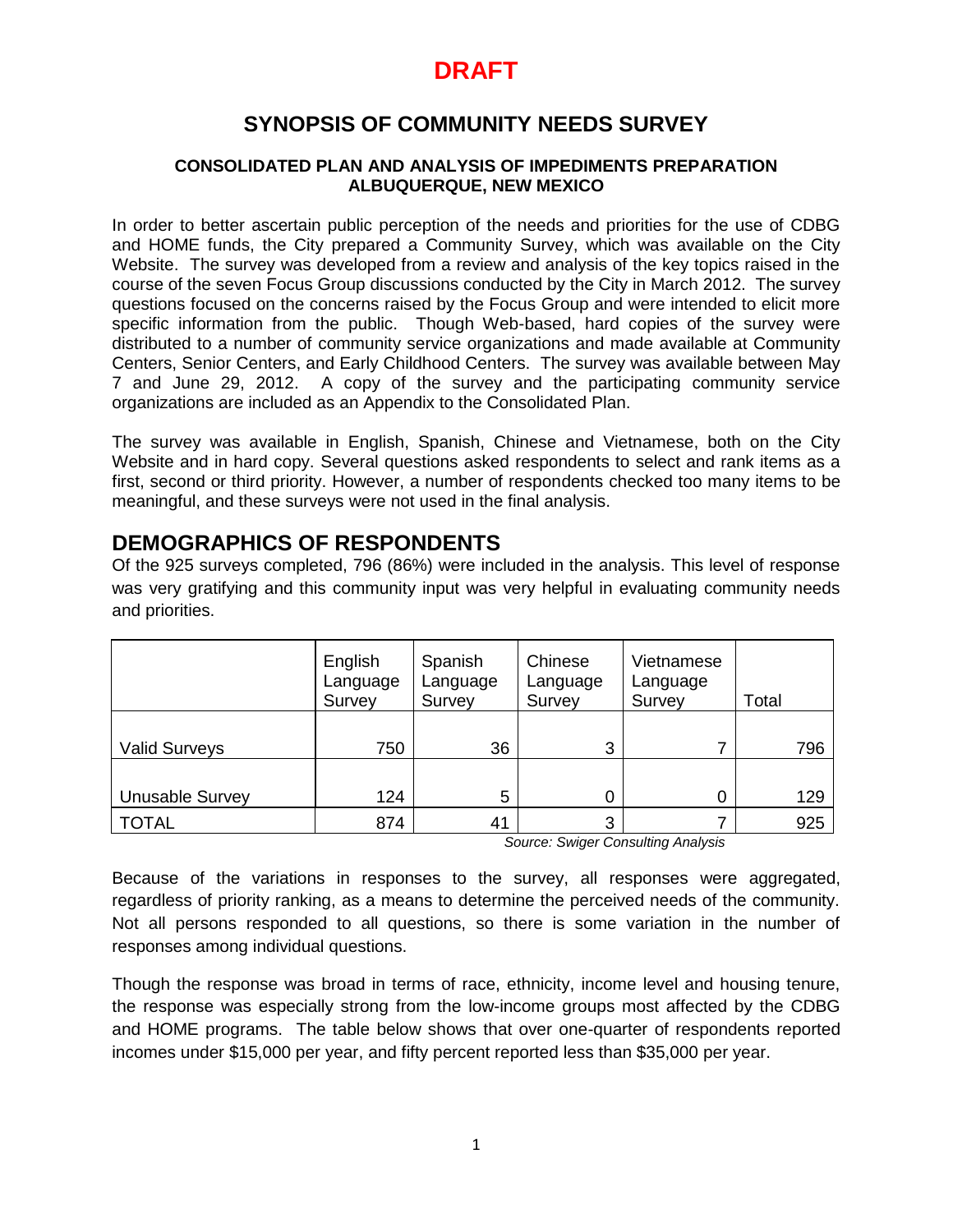|                                    | <b>Respondents</b> | City   |        |
|------------------------------------|--------------------|--------|--------|
| <b>Income</b>                      | No.                | %      | %      |
| $<$ \$15,000                       | 205                | 29.8%  | 14.2%  |
| \$15-34,999                        | 180                | 26.2%  | 23.5%  |
| \$35-49,999                        | 118                | 17.2%  | 15.1%  |
| \$50-74,999                        | 79                 | 11.5%  | 19.0%  |
| \$75-99,999                        | 54                 | 7.8%   | 11.0%  |
| \$100-150,000                      | 26                 | 3.8%   | 10.9%  |
| > \$150,000                        | 26                 | 3.8%   | 6.2%   |
| <b>TOTAL</b>                       | 688                | 100.0% | 100.0% |
| Source: Swiger Consulting Analysis |                    |        |        |

### **SURVEY RESPONSE BY INCOME CATEGORY**

Respondents identifying as Hispanic (43.2%) mirror the percentage of Hispanic persons in the City Census (46.7%), though, as the table below shows, the racial breakdown of respondents varied from the City's population. Compared to the City's census data, the percentage of White respondents was lower and the percentage of African American respondents was higher. The Asian percentage was twice as high, the Native American percentage was over two times higher, and respondents identifying with two or more races were four times the City's percentage.

These results reflect the fact that the City targeted users of services as well as the general public and the percentage of minorities that responded reflects this effort to target low- to moderate-income beneficiaries. The high percentage of minority respondents reflects this outreach effort.

|                        | <b>Respondents</b> | City   |        |
|------------------------|--------------------|--------|--------|
| Race                   | No.                | %      | %      |
| White                  | 378                | 52.8%  | 69.7%  |
| African American       | 30                 | 4.2%   | 3.3%   |
| <b>Native American</b> | 85                 | 11.9%  | 4.6%   |
| Asian                  | 29                 | 4.1%   | 2.6%   |
| Pacific Islander       | 6                  | 0.8%   | 0.1%   |
| Other                  | 56                 | 7.8%   | 15.0%  |
| Two or More Races      | 132                | 18.4%  | 4.6%   |
| <b>TOTAL</b>           | 716                | 100.0% | 100.0% |

### **SURVEY RESPONSE BY RACE**

*Source: Swiger Consulting Analysis*

Living arrangements and tenure also differed from the City norm. Fewer than fifty percent of respondents were home owners. The relatively large number of persons in temporary housing or shelters reflects the fact that surveys were also distributed and collected at shelters and homeless assistance centers.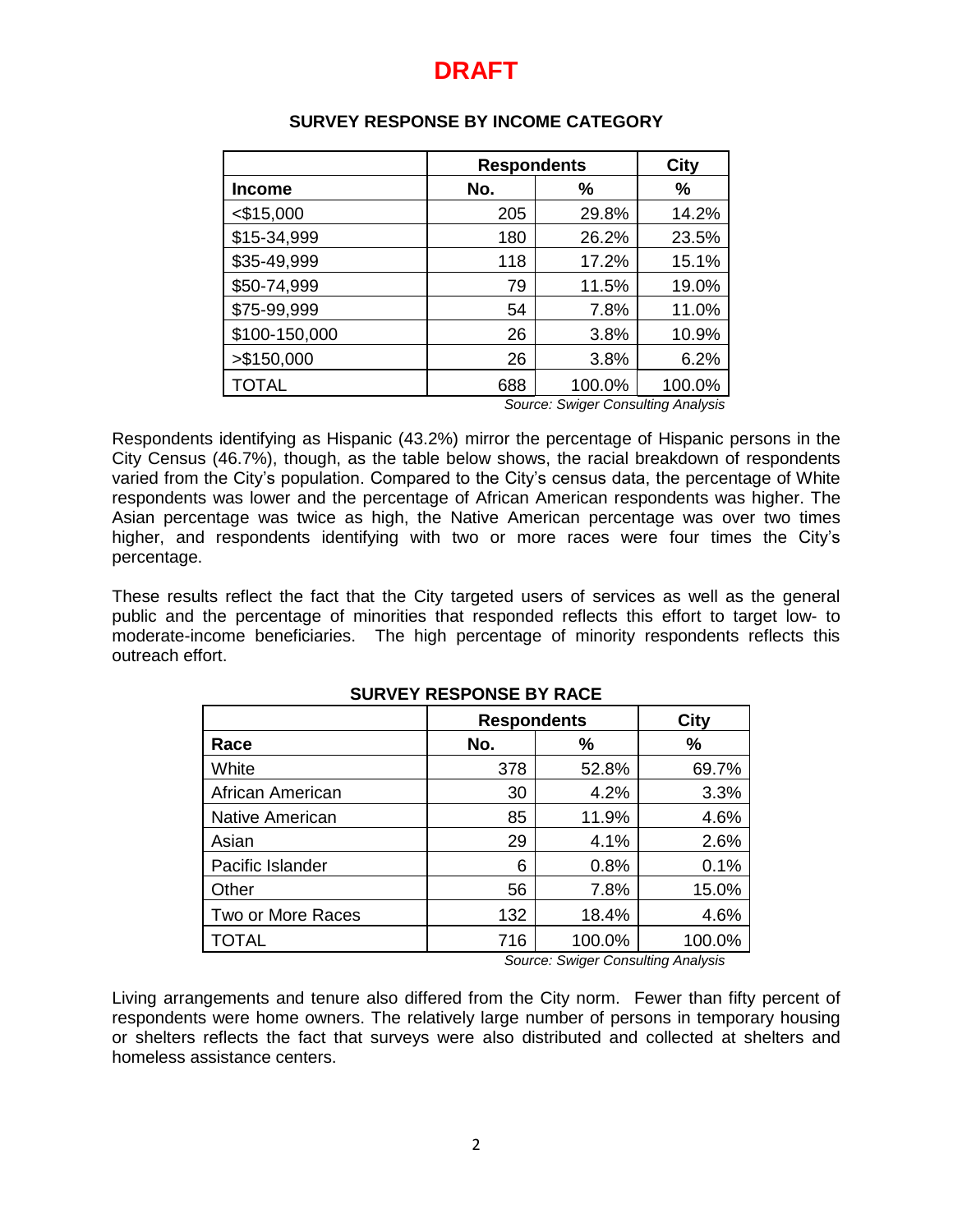### **SURVEY RESPONSE BY LIVING QUARTERS**

|                           | <b>Respondents</b> |        |  |
|---------------------------|--------------------|--------|--|
| <b>Living Arrangement</b> | No.                | %      |  |
| Own                       | 357                | 49.2%  |  |
| Rent                      | 280                | 38.6%  |  |
| <b>Shelter</b>            | 15                 | 2.1%   |  |
| <b>Temporary Housing</b>  | 73                 | 10.1%  |  |
| TOTAL                     | 725                | 100.0% |  |

*Source: Swiger Consulting Analysis*

The City thus received responses from a good cross section of the population and a strong response from those persons in the lower income levels who are most directly affected by lowmoderate income programs.

# **SURVEY RESULTS**

**AT-RISK POPULATIONS**

Respondents were asked to rank the three groups they felt were most at risk of being unable to access or maintain safe, affordable, quality housing. The twenty choices included a wide range of persons.

The top three populations deemed most at risk were youth (age 18-24) transitioning from foster care or jail (252), seniors raising children/grandchildren (246), and adults with mental health issues (236). Though these groups had been raised as concerns in the focus group discussions, the focus groups identified senior homeowners, first generation immigrants, immigrants lacking documentation, families with children and homeless families with children, veterans with families as those most at risk, and persons transitioning from incarceration. Clearly there is some overlap between the two sets of responses (seniors and persons transitioning from incarceration), but the group "adults with mental health issues" is unique to the survey and the emphases on immigrants and on families are unique to the focus groups.

### **NECESSARY SERVICES**

Asked to choose from among 23 housing assistance services those that are most necessary to help low income residents access and maintain housing, most respondents selected short-term rental assistance (317), followed by homebuyer counseling (193), and financial literacy (176). It is notable that the short-term rental assistance received far and away the most votes. These results tracked focus group recommendations in that the focus groups noted the need for life skills training, which includes financial literacy.

### **MOST NEEDED SERVICES**

Asked to rank the most needed among a list of six, including construction of new homeowner units, construction of new rental units, rehabilitation of homeowner units, small business loans, down payment assistance and loan programs for home improvements, the survey respondents chose construction of new affordable rental units (273), with homebuyer down payment assistance/loans (159) a distant second.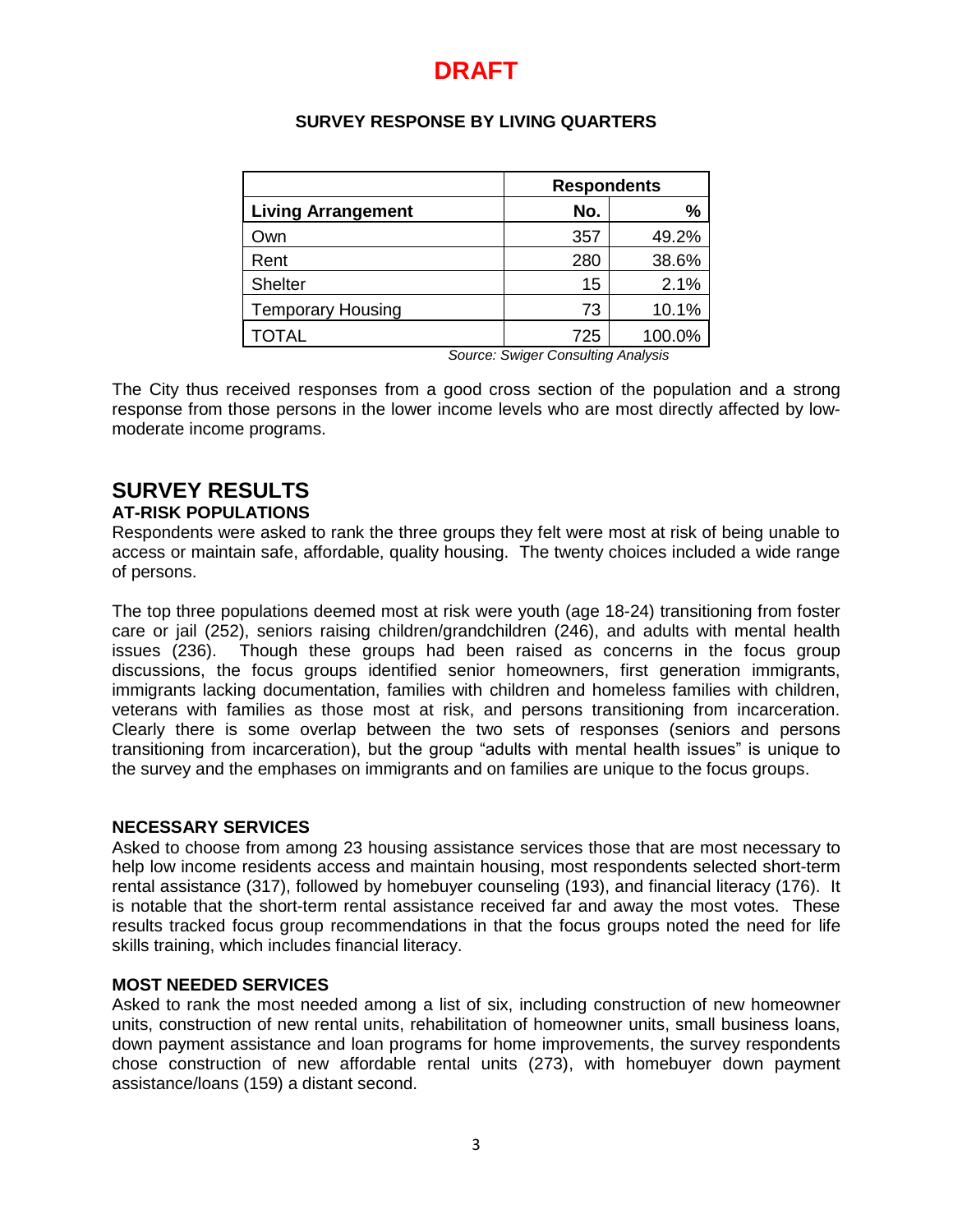### **HOUSING FEATURES**

Given a choice of twenty housing features deemed necessary to make housing safe, affordable and attractive, the respondents chose walking distance to public transportation as the highest priority (374), and units affordable to persons earning less than \$18,800 as second (350). The latter reinforces the priority expressed in the previous question calling for constructing more affordable rental units, as did the third choice – affordable homeowner units throughout the City (272).

### **HOMELESS PROGRAMS**

The survey included four questions, asking respondents to select which of three groups – adults, families or youth -- were most in need of 1) Emergency Shelters, 2) Transitional Housing, 3) Emergency Financial assistance, and 4) Permanent Supportive Housing. Families emerged as the choice by decisive margins in each case, receiving over 500 votes for Permanent Supportive Housing and Emergency Financial Assistance and 425 votes for families for Transitional Housing.

### **FAIR HOUSING QUESTIONS**

As part of gathering information for the City's new Analysis of Impediments to Fair Housing Choice, the survey included five questions about fair housing issues.

Asked if they believed that there is housing discrimination in Albuquerque, one-third of the respondents said discrimination occurred "often," and more than one-third said "sometimes." One-quarter felt that housing discrimination never or rarely occurred or had no opinion.

|                                   | Respondents |        |  |
|-----------------------------------|-------------|--------|--|
| <b>Discrimination Experienced</b> | No.         | $\%$   |  |
| Often                             | 261         | 34.3%  |  |
| Sometimes                         | 296         | 38.9%  |  |
| Rarely                            | 87          | 11.4%  |  |
| <b>Never</b>                      | 26          | 3.4%   |  |
| No Opinion                        | 91          | 12.0%  |  |
| <b>TOTAL</b>                      | 761         | 100.0% |  |

*Source: Swiger Consulting Analysis*

Nearly three-quarters (72.6%) of the 755 persons who responded to the question said persons experiencing housing discrimination would not know where to report this. Clearly there is a lack of knowledge about this aspect of fair housing.

Just over 300 respondents felt there were areas in Albuquerque where housing discrimination was occurring, with 172 naming specific areas of the City. The Northeast Heights received 35 very clear and unambiguous mentions, followed by 25 mentions for the City as a whole. The Southeast Heights received 15 mentions, the International District 12, and the South Valley 11.

The respondents were asked what they felt were the bases for discrimination and allowed to choose as many as they thought applicable from a list of thirteen. The list included the protected classes defined by the statutes (race, color, religion, national origin, sex, familial